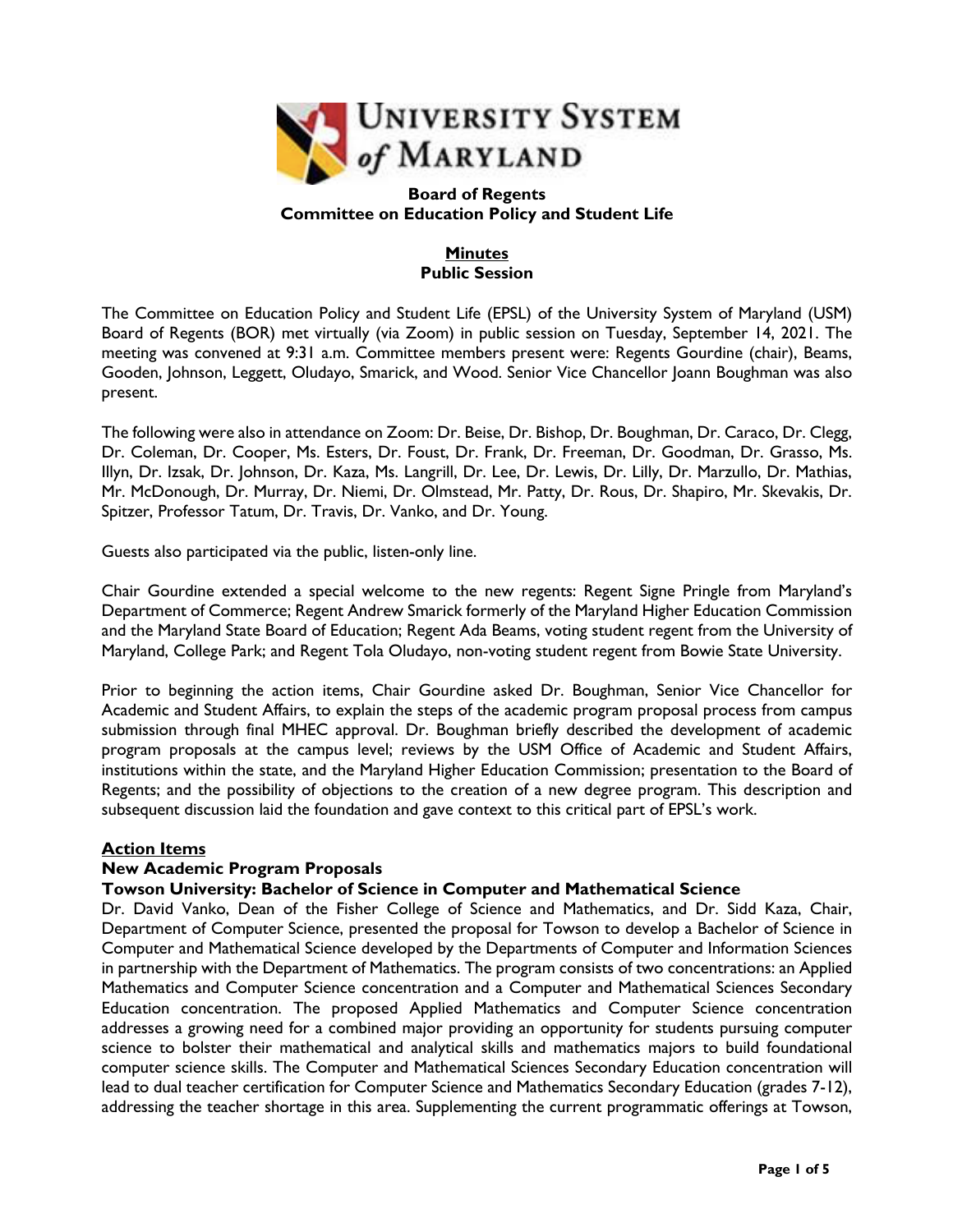the proposed program answers two complementary needs  $- (1)$  educating more secondary school teachers in mathematics and computer science and (2) producing more computing professionals with skills both in mathematics and computer science. These needs are present within Maryland and nationally.

Currently, there is not a single degree program in the state that is targeted at preparing graduates in both mathematics and computer science. The nearest comparison to the proposed program would be universities that allow students to simultaneously meet the requirements for their mathematics and computer science programs, receiving a double major degree. Moreover, the program would be among only three approved programs in the state of Maryland for undergraduates wishing to pursue computer science secondary education and the only degree program that prepares graduates for dual certification in both mathematics and computer science. Additionally, this proposal has gone through the standard review and approval processes with USM institutions having time to submit objections. Via the USM process, there were no objections. It is noted that, via the process conducted by the Maryland Higher Education Commission, other institutions in the state will have the opportunity to object to the establishment of this program. However, the USM staff believes the institution has done its due diligence regarding a state-wide examination of programs to try to ensure there is no duplication.

Regent Gourdine asked why the program is beyond the standard 120 credits. Regent Beams also inquired if the extra credits would be a barrier to transfer students or other students. The presenters noted that it was not intentional and explained that going over is not uncommon. They do not believe this poses a barrier, as there are summer and winter course options as well as an intentional ordering of courses and partnerships with the community colleges to make the process smooth. Dr. Boughman noted that approval of this program constitutes an exception to Board policy and Towson will also need to present their justification to MHEC.

The Chancellor recommends that the Education Policy and Student Life Committee recommend that the Board of Regents approve the proposal from Towson University to offer a Bachelor of Science in Computer and Mathematical Science. The motion was moved by Regent Gooden, seconded by Regent Leggett, and passed unanimously.

## *Vote Count: Yeas: 7 Nays: 0 Abstentions: 0*

## **University of Maryland, Baltimore: Master of Science in Clinical Informatics**

Dr. Michael Grasso, Assistant Professor of Internal Medicine, Emergency Medicine, and Computer Science and Dr. Flavius Lilly, Vice Provost, Academic & Student Services and Vice Dean, Graduate School presented the proposal for UMB to develop a Master of Science in Clinical Informatics. The program is a mixture of didactic coursework and practical training, with 34 credits required for the MS. All didactic courses will be accessible online. The practical courses will have both on-site and online options. The proposed degree will allow students with a professional healthcare background to be trained in best practices of clinical informatics. The program will be geared toward physicians, nurses, pharmacists, other healthcare professionals, biologists, and scientists, who will study and apply informatics approaches to enhance their professional skills. The program will focus on biomedical data, computational systems, and clinical process improvement, which students will apply to the practice of medicine, to enhance health outcomes, improve patient care, and strengthen the clinician-patient relationship. The Master of Science in Clinical Informatics will be organized around two post-baccalaureate certificates in data science (currently offered by UMBC) and clinical information (proposal forthcoming) and includes hands-on practicums and conferences. Full-time and parttime plans of study will be available. The curriculum will be a joint effort, using clinical and practical courses taught at UMB along with data science courses from UMBC. The program will prepare students from a wide range of healthcare backgrounds for careers in clinical data science and clinical informatics. They will find employment as chief medical information officers, researchers, educators, and in industry, all of which are in high demand.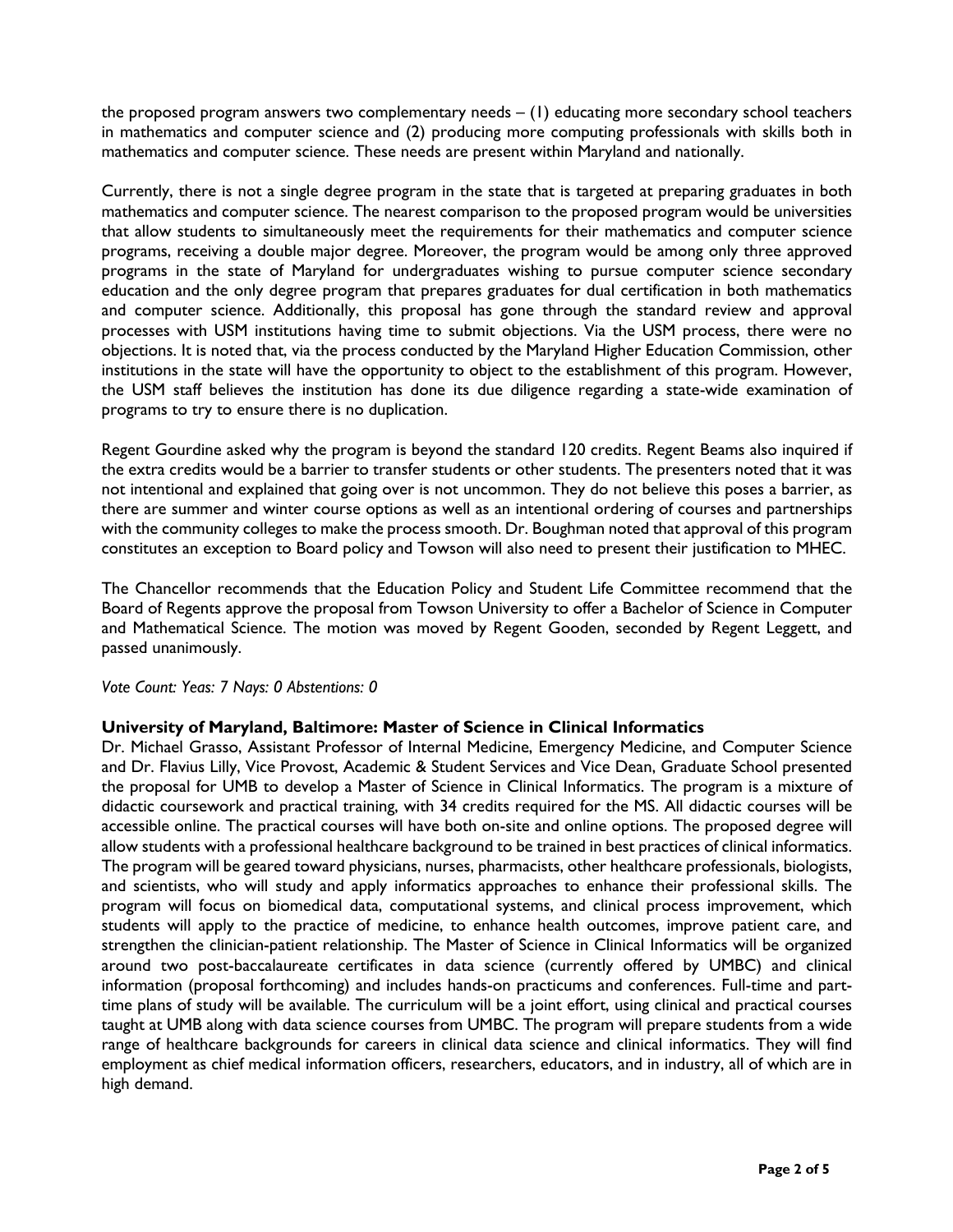There are no master's degrees in clinical informatics is Maryland or Washington D.C. The closest related programs are at the University of Virginia, the Children's Hospital of Pennsylvania, Johns Hopkins University, George Washington University, Morgan State University, and the University of Maryland Global Campus. These related programs, however, differ substantively from the proposed program. Moreover, this proposal has gone through the standard review and approval processes with USM institutions having time to submit objections. Via the USM process, there were no objections. It is noted that, via the process conducted by the Maryland Higher Education Commission, other institutions in the state will have the opportunity to object to the establishment of this program. However, the USM staff believes the institution has done its due diligence regarding a state-wide examination of programs to try to ensure there is no duplication.

The Chancellor recommends that the Education Policy and Student Life Committee recommend that the Board of Regents approve the proposal from University of Maryland, Baltimore to offer a Master of Science in Clinical Informatics. The motion was moved by Regent Gooden, seconded by Regent Smarick, and passed unanimously.

#### *Vote Count: Yeas: 7 Nays: 0 Abstentions: 0*

**University of Maryland, College Park: Bachelor of Arts in Technology and Information Design** Dr. Betsy Beise, Associate Provost; Dr. Keith Marzullo, Dean, College of Information Studies; Dr. Tamara Clegg, Associate Professor, College of Information Studies; and Dr. Kate Izsak, Assistant Dean for Academic Affairs, College of Information Studies presented the proposal for the University of Maryland, College Park to establish a Bachelor of Arts in Technology and Information Design. This program is designed to teach students to frame important problems at the intersection of people and information; to design solutions for those problems; and to realize, deploy and iterate on those solutions. Students will participate in hands-on studio and laboratory classes in user-centered design, technology development, problem-solving, and crossdisciplinary communication. Graduates may become designers, planners, technology consultants, project managers, and entrepreneurs in such wide-ranging fields as user experience, mobile development, healthcare, law, entertainment, policy, smart-city development, and libraries and archives. The core elements of the curriculum include courses in information science, design, introduction to contemporary societal issues, statistics, modeling, and simulation. Students will take an additional 18 credits of elective courses in a range of topics that includes information organization and user assessment, data privacy and security, design related to human disability and aging, ethics, policy, and artificial intelligence. Learning outcomes include an ability to implement design thinking strategies in user design with specific attention to ethics and equity; and development of solutions using skills such as scope assessment, people organization, management, testing, evaluation, and auditing.

An industry occupational outlook handbook shows a projected rate of growth of 12% from 2018 to 2028 in computer and information technology occupations and notes that this rate of growth is "much faster than the average for all occupations." Currently, there are no similar programs in the state, and UMD expects the rapid increase in demand to continue, exceeding the existing supply of skilled workers, making this degree program a crucial contributor to industry and society. The Information Design major will not result in unreasonable duplication of an existing program within the state. However, there are programs in the area (entrepreneurship programs at Morgan State, Mount St. Mary's, and UMBC) with some curricular similarity, but those programs do not have the overall curriculum nor the innovative combination of skills and content proposed here. Additionally, this proposal has gone through the standard review and approval processes with USM institutions having time to submit objections. Via the USM process, there were no objections. It is noted that, via the process conducted by the Maryland Higher Education Commission, other institutions in the state will have the opportunity to object to the establishment of this program. However, the USM staff believes the institution has done its due diligence regarding a state-wide examination of programs to try to ensure there is no duplication.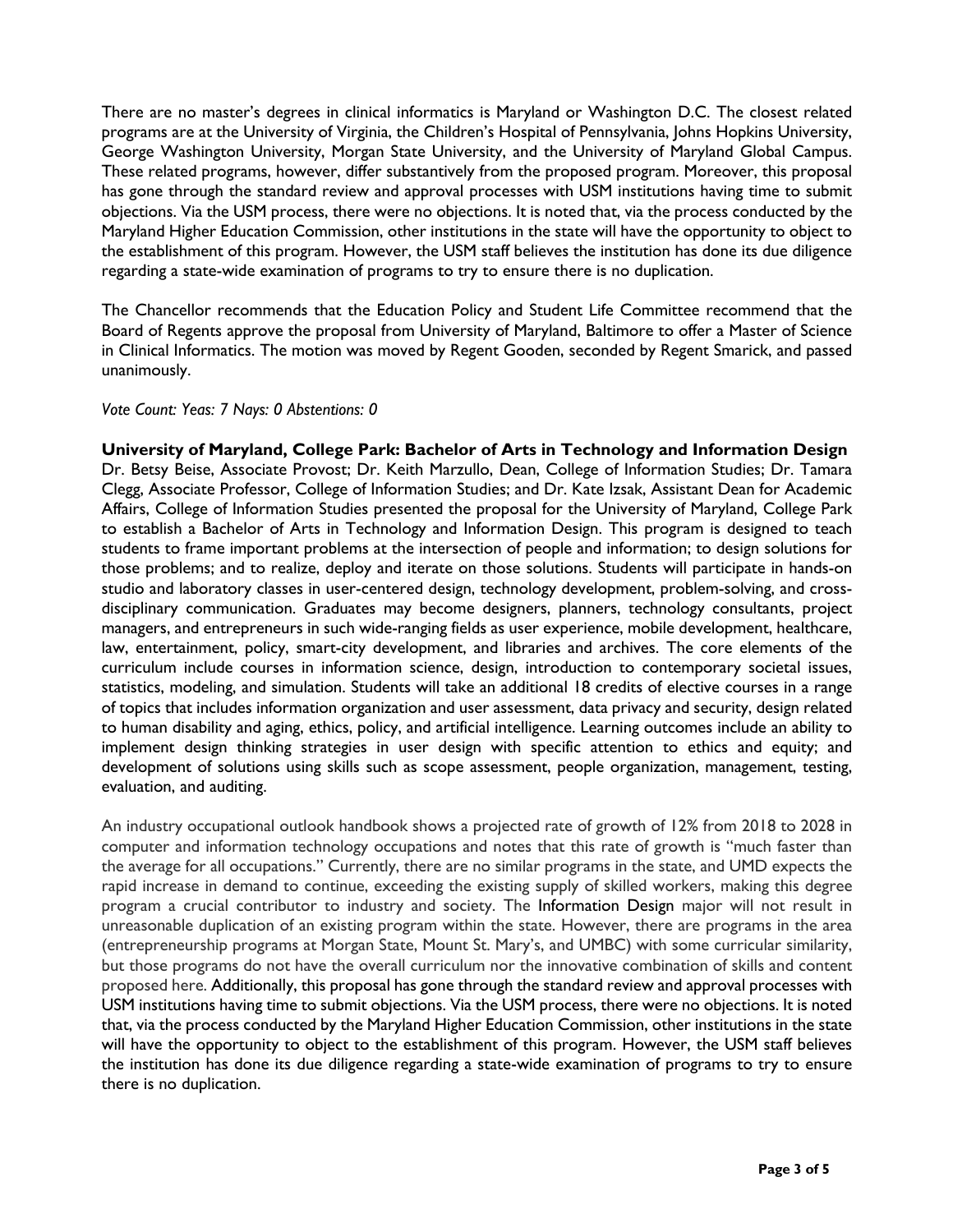The Chancellor recommends that the Education Policy and Student Life Committee recommend that the Board of Regents approve the proposal from University of Maryland, College Park to offer the Bachelor of Arts in Technology and Information Design. The motion was moved by Regent Wood, seconded by Regent Gooden, and passed unanimously.

*Vote Count: Yeas: 7 Nays: 0 Abstentions: 0* 

## **Annual Review of Committee Bylaws and Charge and Role and Responsibilities**

Dr. Zakiya Lee, Assistant Vice Chancellor for Academic and Student Affairs, presented this report to the committee. She noted that in June 2019, the Association of Governing Boards recommended that the Board's committees review and/or develop committee bylaws, charges, and practices to ensure expectations and structures remain consistent with System priorities. The EPSL section of the bylaws and the charge, role, and responsibilities document were first drafted in Summer 2019 with the most recent review occurring in November 2020. Reaffirmation of the documents or amendments to the document(s) are due to the Board's Committee on Governance and Compensation.

In Summer 2021, Chair Gourdine, Dr. Boughman, and Dr. Boughman's senior leadership team, which includes Drs. MJ Bishop, Nancy Shapiro, Antionette Coleman, and Zakiya Lee, reviewed the drafts and do not believe amendments are needed. Dr. Lee briefly reviewed the documents to refresh the memories of returning regents and to provide a foundation for new regents. Regent Smarick asked if the committee played any role in the presidential search process. Dr. Boughman said no and noted that that process is led by guidelines and handled at the full Board of Regents level.

The Chancellor recommends that the Committee on Education Policy and Student Life recommend that the Board of Regents reaffirm (1) the EPSL section of the Board of Regent Bylaws and (2) the EPSL Committee Charge, Role, and Responsibilities guidance. The motion was moved by Regent Gooden, seconded by Regent Smarick, and passed unanimously.

*Vote Count: Yeas: 7 Nays: 0 Abstentions: 0* 

# **Information Items**

## **Fall 2021 Update**

Dr. Boughman, on behalf of Chancellor Perman, offered insight into several Fall 2021 issues. Dr. Boughman reported on:

- Vaccination rates average 90% or higher at most USM institutions. Institutions where the rate is lower are actively working to get more students, faculty, and staff vaccinated by partnering with county health departments to offer vaccine clinics. Regent Beams noted that an appointment model and continued encouragement was key in getting a lot of students tested and/or vaccinated over the spring and summer.
- The positivity rate across the USM is 1% or less.
- There is increased concern about the Delta variant, breakthrough infections, other respiratory viruses, and the flu season.
- Institutions continue to work with county health departments around testing, vaccinating, and contact tracing.

Regent Leggett asked about arrangements and considerations being made as the weather changes and activities move inside. Dr. Boughman noted that masks are still mandatory in buildings on campus and spacing is still encouraged. Regents Gooden and Gourdine thanked campus officials for their hard work, congratulated all on the successes, and encouraged the campus communities to remain vigilant.